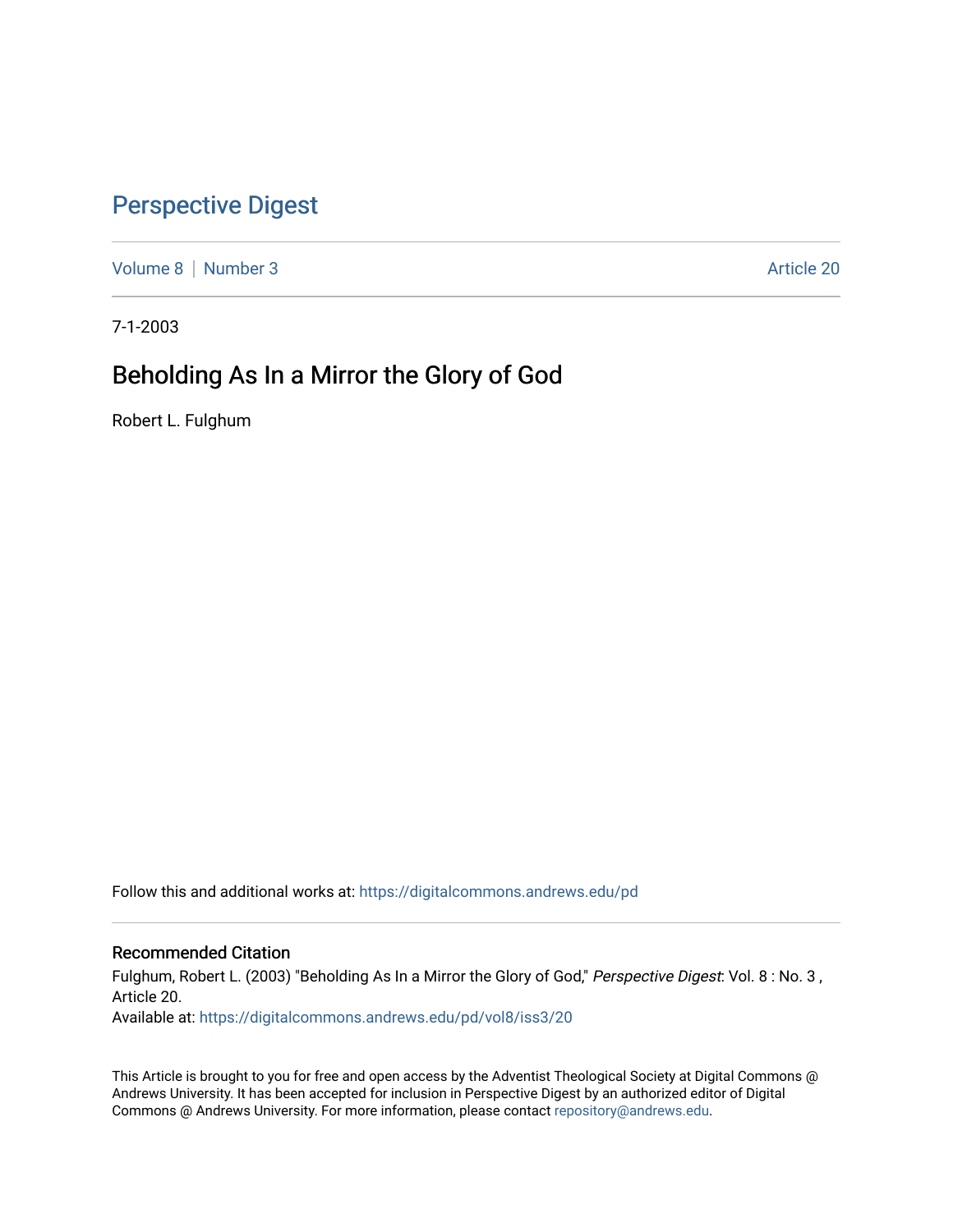Fulghum: Beholding As In a Mirror the Glory of God

BY R O B E R T L. F U L G H U M **\***

# BEHOLDING AS IN IRRIN E GLOBY OF GOD

## **"Dr. Papaderos, what is the meaning of life?" I had asked.**

ear the village of Gonia, on a rocky bay of the island of Crete, sits a Greek Orthodox *M* monastery. Alongside it, on land donated by the monastery, is an institute dedicated to human understanding and peace, and especially to rapprochement between Germans and Cretans. An improbable task, given the bitter residue of wartime.

This site is important, because it overlooks the small airstrip at Maleme where Nazi paratroopers invaded Crete and were attacked by peasants wielding kitchen knives and hay scythes. The retribution was terrible. The populations of whole villages were lined up and shot for assaulting Hitler's finest troops. High above the institute is a cemetery with a single cross marking the mass grave of Cretan partisans. And across the bay on yet another hill is the regimented burial ground of the Nazi paratroopers. The memorials are so placed that all might see and \*

\* *From* It Was on Fire When I Lay Down on It, *by Robert Fulghum. Copyright© 1988,* 1989, *by Robert L. Fulghum. Reprinted by permission of Villard Books, a division of Random House, Inc.*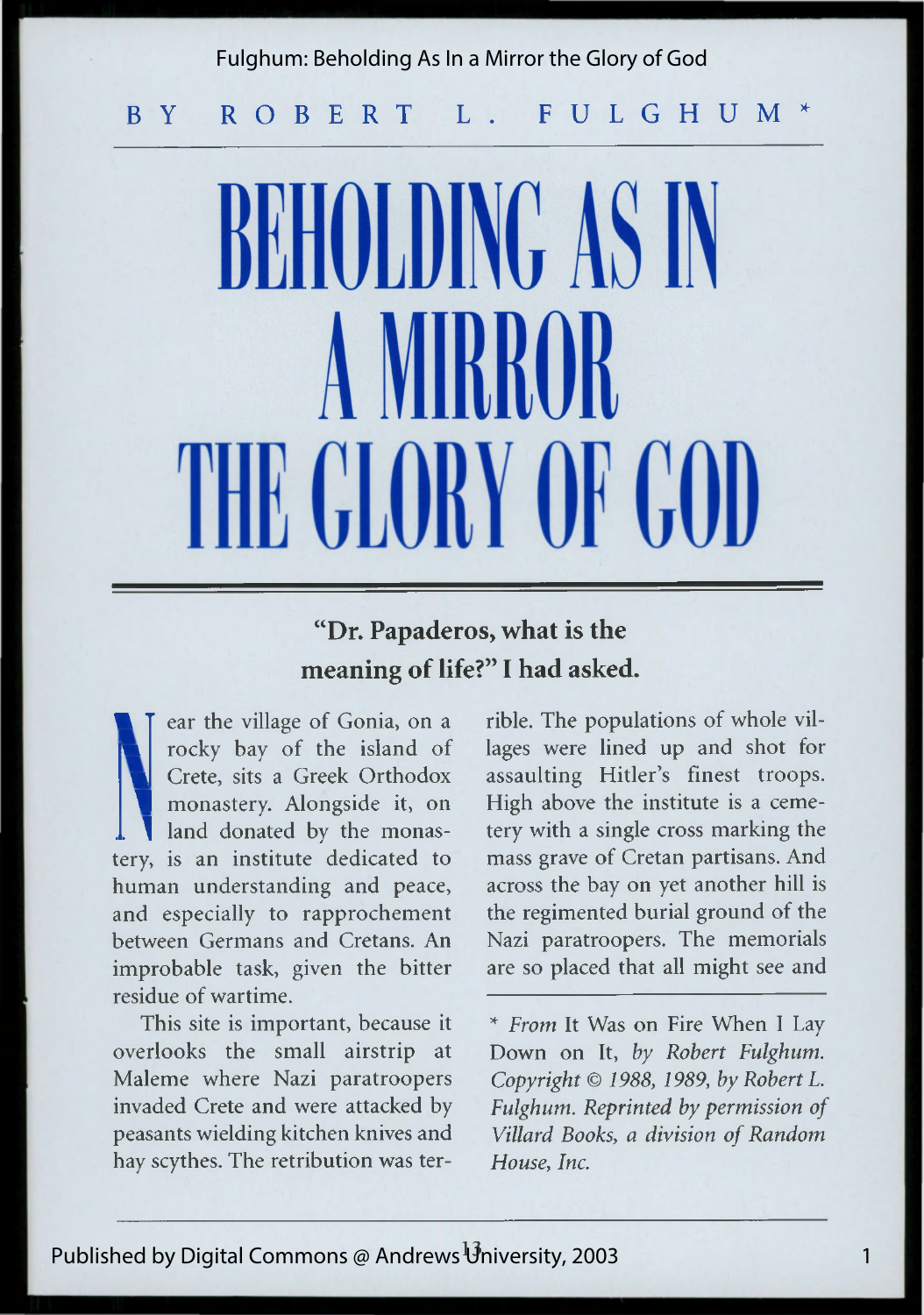## Perspective Digest, Vol. 8 [2003], No. 3, Art. 20

*Against this heavy curtain of history, in this place where the stone of hatred is hard and thick, the existence of an institute devoted to healing the wounds of war is a fragile paradox.*

never forget. Hate was the only weapon the Cretans were left with, and it was a weapon many vowed never to give up. Never ever.

Against this heavy curtain of history, in this place where the stone of hatred is hard and thick, the existence of an institute devoted to healing the wounds of war is a fragile paradox. How has it come to be here? The answer is a man. Alexander Papaderos a doctor of philosophy, teacher, politician, resident of Athens, but a son of this soil.

At war's end Papaderos came to believe that the Germans and the Cretans had much to give one another— much to learn from one another. That they had an example to set. For if they could forgive each other and construct a creative relationship, then any people could.

To make a lovely story short, Papaderos succeeded. The institute became a reality—a conference ground on the site of horror—and it was in fact a source of productive interaction between the two countries. Books have been written on the dreams that were realized by what people gave to people in this place.

By the time I came to the institute for a summer session, Alexander Papaderos had become a living legend. One look at him and you saw his strength and intensity. Energy, physical power, courage, intelligence, passion, and vivacity radiated from his person. And to speak to him, to shake his hand, to be in a room with him when he spoke, was to experience his extraordinary electric humanity.

Few men live up to their reputations when you get close. Alexander Papaderos was an exception.

### **The Ritual Gesture**

At the last session on the last morning of a two-week seminar on Greek culture led by intellectuals recruited by Papaderos from across Greece, Papaderos rose from his chair at the back of the room and walked to the front, where he stood in the bright Greek sunlight of an open window and looked out. We followed his gaze across the bay to the iron cross marking the German cemetery.

He turned. And made the ritual gesture: "Are there any questions?"